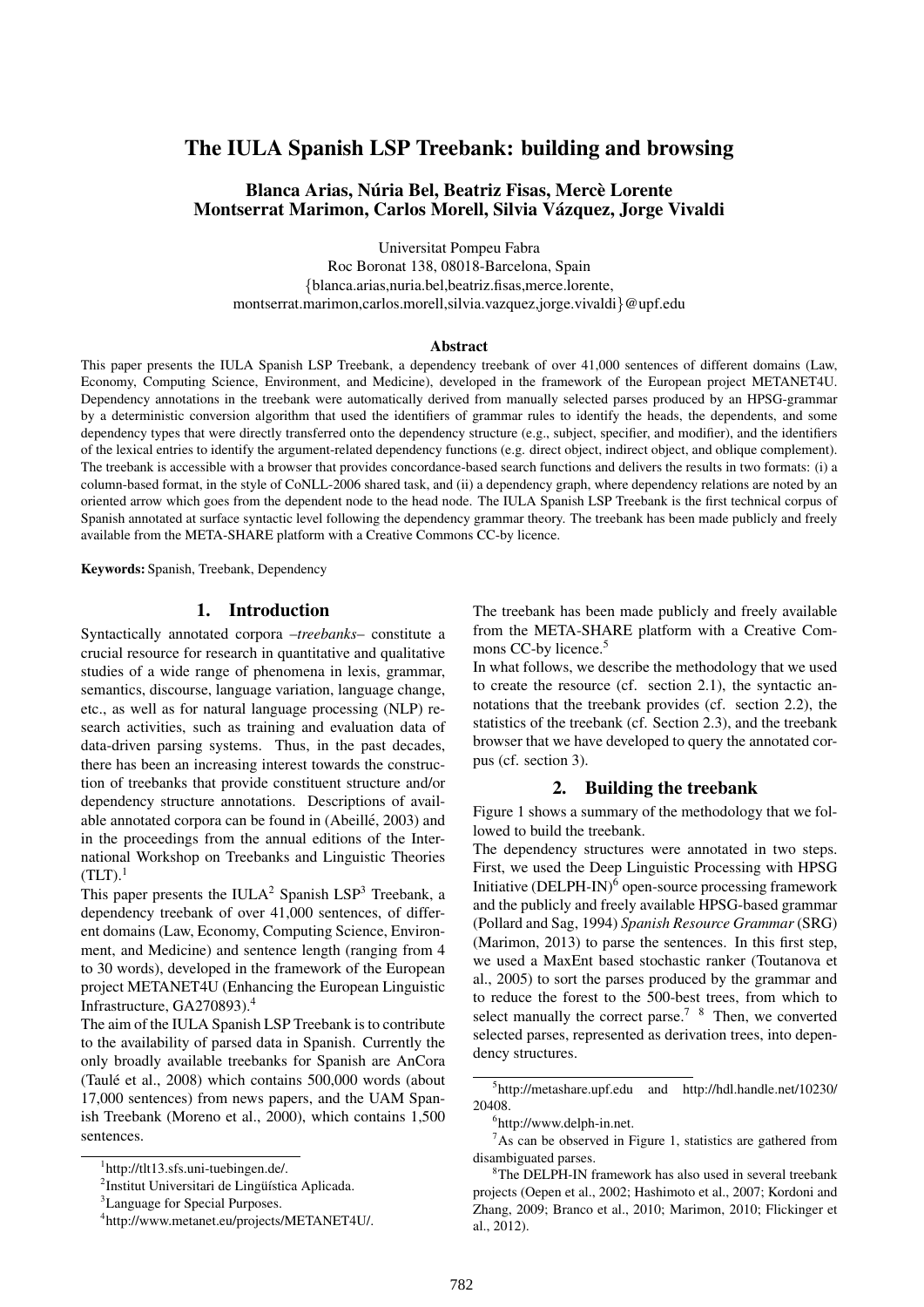

Figure 1: Methodology.

In this paper we will focus on the conversion procedure and the dependency annotations that the treebank provides. Note that Marimon et al. (2012) describe how the sentences to be annotated were selected from the IULA Technical Corpus (Cabré et al., 2006; Vivaldi, 2009), the use of the DELPH-IN framework in this treebank project, and the interannotator agreement analysis carried out to evaluate the consistency of the annotations performed by three different persons. Evaluation results using the treebank on several data-driven dependency-based parsing systems are discussed in (Padró et al., 2013).

#### 2.1. The conversion procedure

#### 2.2. The conversion procedure

The linguistic analysis produced by the DELPH-IN processing framework for each parsed sentence provides, together with a binary branching phrase structure tree representing constituency structure and a *Minimal Recursion Semantic* (MRS) semantic representation (Copestake et al., 2006) representing estructural semantics (i.e. predicateargument relations), a derivation tree. For the purpose of this paper, we restrict ourselves to the derivation tree, which is the only format we considered to generate the dependency structures.

Derivation trees are encoded in a nested, parenthesized structure whose elements correspond to the identifiers of the phrase structure rules and the lexical items involved in the parsing. Phrase structure rules identify the daughter sequence and a basic dependency relation between sentence constituents, such as subject-head (sbhd), head-complement (hd-cmp), and head-adjunct (hd-ad). Lexical items are annotated with part-of-speech information according to the EAGLES tagset for Spanish (e.g. VMIP3S0)<sup>9</sup> and their lexical entry identifier (e.g. *aparecer v-pp loc*). Figure 2 shows an example with the sentence *Un coágulo anormal que aparece en un vaso sanguíneo recibe el nombre de trombo.* ('An abnormal clot that appeears in a blood vessel is called thrombus.').

From the LKB derivation tree, we could obtain the information to generate the dependency structures that the IULA Spanish LSP Treebank provides in two formats: (i) a column-based format, in the style of CoNLL-2006 shared task (Buchholz and Marsi, 2006), and (ii) a dependency graph, where dependency relations are noted by an oriented arrow which goes from the dependent node to the head node, both illustrated in Figure 3 with the same sentence as Figure 2.

The conversion from derivation trees to dependency structures was a fully automatic and unambiguous process. A deterministic conversion algorithm made use of the identifiers of the phrase structure rules to identify the heads, the dependents, and some dependency types that were directly transferred onto the dependency structure, e.g., subject, specifier, and modifier. The identifiers of the lexical entries, which included the syntactic category of the subcategorised elements, enabled the identification of the argument-related dependency functions, e.g. direct object, indirect object, and oblique complement.

### 2.3. Syntactic annotations

Centered upon the notion of dependency, dependencybased frameworks share the basic assumption that the syntactic structure of a sentence largely resides in asymmetrical relations between a head and a dependent. They also share the analysis they provide for a core of syntactic constructions. However, there are also important differences with respect to the criteria for identifying the head and the dependent in the relations, as well as with respect to the analysis of certain types of syntactic constructions.

In this section we present the linguistic annotations that the IULA Spanish LSP Treebank provides following the dependency grammar model. We start with the presentation of the dependency relations that we have compiled, then we discuss the criteria for identifying the head and the dependent in the relations and the analysis that the treebank provides for coordination constructions and headless constructions.

#### 2.3.1. Dependency labels

The dependency labels used in the treebank roughly correspond to the standard labels supplemented with particular tags for Spanish phenomena.<sup>10</sup>

- SPEC (specifier), for determiners depending on nouns and degree adverbs depending on adjectives and adverbs.
- MOD (modifier), for all types of non-subcategorized dependents with the modifying function.
- COMP (complement), for PPs governed by different non-verbal heads.
- AUX (auxiliary), for the auxiliary verb *haber* ('to have').
- The argument-related dependency relations that are governed by a verbal head are:

<sup>10</sup>Labels used in coordinated constructions and gapping constructions will be presented in section 2.2.2.

<sup>&</sup>lt;sup>9</sup>Verb main indicative present third singular.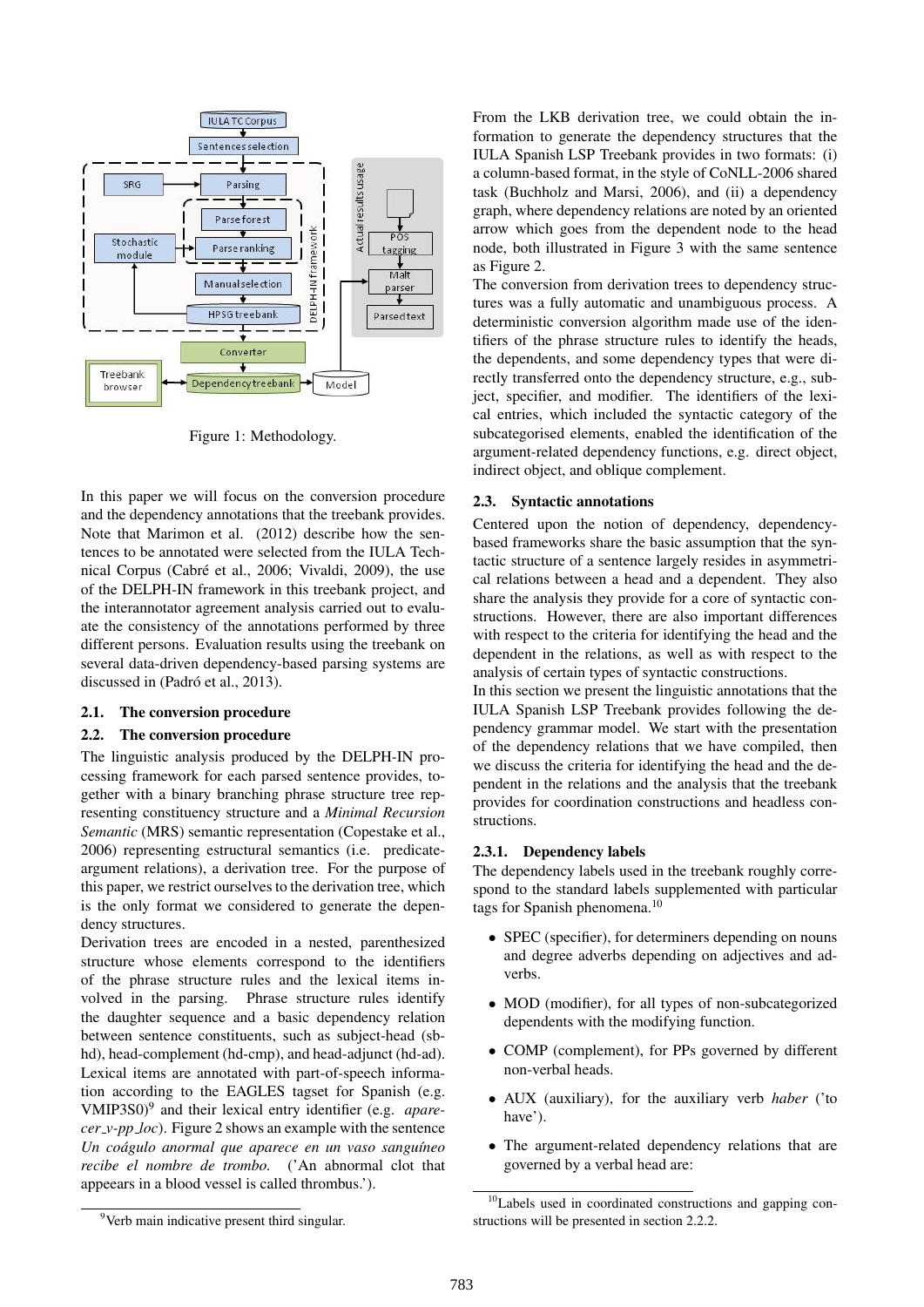```
(sb-hd c)(sp-hd_c)(dil0ms0 (un_d "un"))(hd-ad_c(hd-ad_c(ncms000 (coágulo_n "coágulo"))
         (aq0cs0 (anormal_aj "anormal")))
      (f1-hd_c)(pr0cn000 (que_pr "que"))(hd-cmp_c(vmip3s0 (aparecer_v-pp_loc "aparece"))
            (hd-cmp_c(sps000 (en_p "en"))
               (sp-hd_c)(dil0ms0 (un_d "un"))(hd-ad_c)(ncms000 (vaso_n-pp "vaso"))(aq0ms0 (sanguíneo_aj "sanguíneo"))))))))))
(hd-cmp_c(vmip3s0 (recibir-np "recibir"))
   (sp-hd_c)(da0ms0 (el_d "el"))(hd-ad c)(ncms000 (nombre_n-pp "nombre"))
         (hd-cmp_c(sps000 (de_p "de") )(hd-pt_c(ncms000 (trombo_n-pp "trombo"))
               (fp (fstop_pt ".'')))))
```
Figure 2: Derivation tree of *Un coágulo anormal que aparece en un vaso sanguíneo recibe el nombre de trombo.* ('An abnormal clot that appears in a blood vessel is called thrombus.')



Figure 3: Dependency graph and column-based format of *Un coágulo anormal que aparece en un vaso sanguíneo recibe el nombre de trombo.* ('An abnormal clot that appears in a blood vessel is called thrombus.')

- SUBJ (subject).
- DO (direct object).
- IO (indirect object).
- OBLC (oblique complement).
- BYAG (by-agent complement).
- ATR (attribute).
- PRD (predicative complement).
- OPRD (object predicative complement).
- PP LOC (locative complement).
- PP DIR (directional complement).
- ADV (adverbial).

Verbs may also govern the following dependency labels: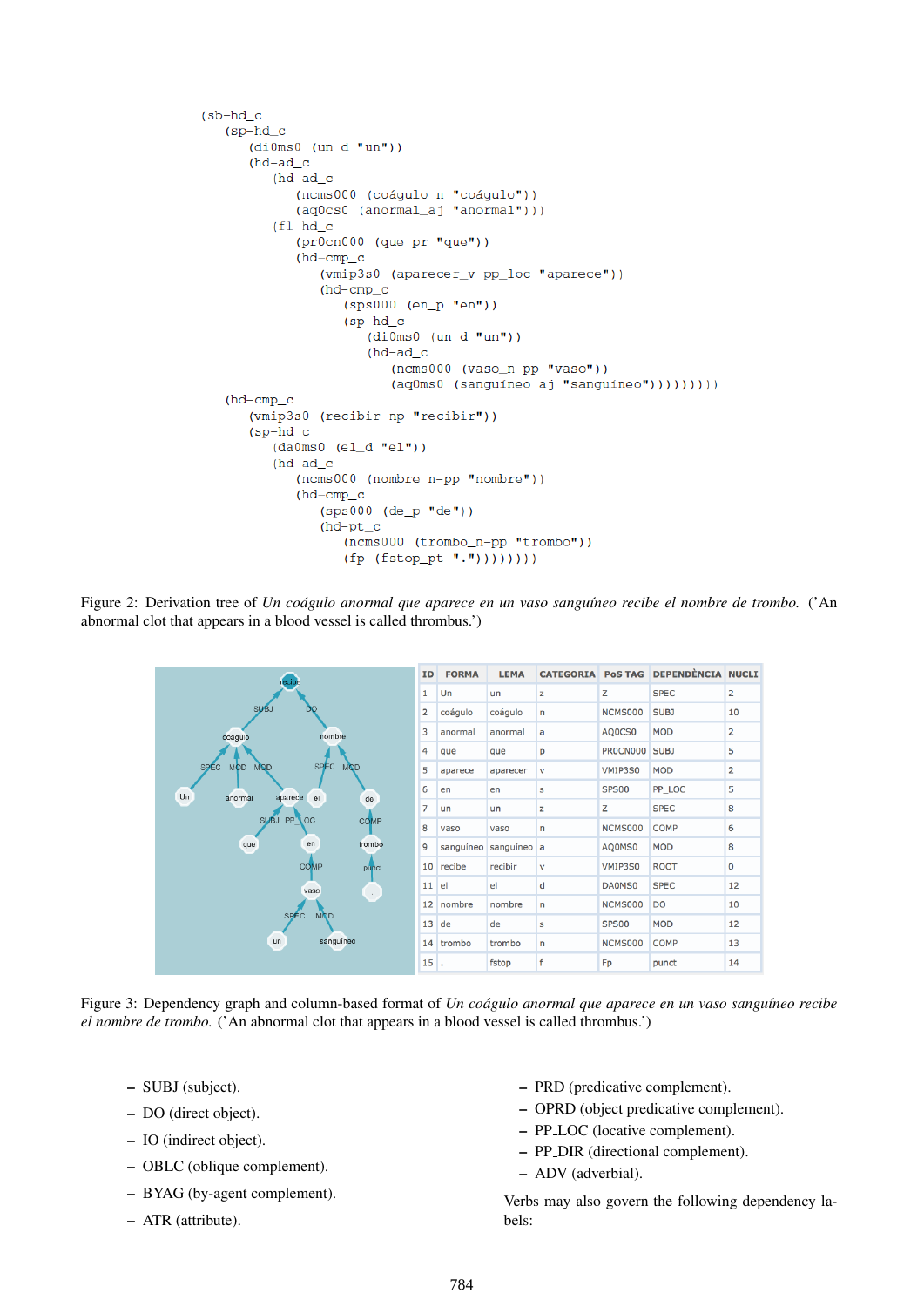- PRNM (pronominal marker), for clitic pronouns found with so-called *inherent reflexive* verbs (or pronominal verbs); i.e. verbs that require a clitic pronoun co-indexed with the subject and which lack the corresponding non-reflexive form e.g. *La industria nuclear se encuentra en crisis.* ('The nuclear industry is in crisis.').
- IMPM (impersonal marker), for the grammatical marker *se* that appears in impersonal *se*constructions, e.g. *Se obtiene lecturas mas altas ´ o mas bajas? ´* ('Obtained readings are higher or lower?').
- PASSM (passive marker), for the grammatical marker *se* that appears in passive *se*constructions, e.g. *Ambas aproximaciones se comentan a continuación.* ('Both approaches are discussed below.').

#### 2.3.2. Heads and dependents

In identifying the head and the dependent in the relations, the IULA Spanish LSP Treebank annotation mostly follows syntactic criteria, and the head element is the lexical item which determines the syntactic category of the construction.

- Noun phrases. Nouns are the heads of NPs, and determiners are their dependents, labeled as SPEC (specifier) (See, for instance, the analysis of *un coágulo anormal* ('an abnormal clot') in Figure 3).
- Prepositional phrases. Prepositions are the heads of PPs and they govern their NPs, which, in turn, are represented inside the PP (i.e. nouns govern their dependents) (See the analysis of *en un vaso sanguíneo* ('in a blood vessel') in Figure 3).
- Verb groups. Only the auxiliary verb *haber* ('to have') takes the label AUX (auxiliary) and modal verbs are considered as heads of the verb group. In all verb groups, all dependents (subjects, complements, negative particles) are attached to the content element (the non-finite forms of the verb groups).
- Subcategorized subordinate clauses. In the analysis of subcategorized subordinate clauses introduced by the complementizer *que* ('that'), the complementizer lies between the two clauses: it is the head of the subordinate clause and it depends on the verb of the matrix clause.
- Modifier subordinate clauses. In relative clauses depending on nouns, the predicate constitutes the head of the clause and the relative pronoun is governed by the head verb and labeled according to the annotation schema, as we show in Figure 3, where the relative pronoun is the subject of the relative clause.

Although modifier subordinate clauses can be of different types (time, cause, etc.), we only use one dependency tag –MOD– given between two verbs (main and subordinate clause) or between the main verb and a conjunction introducing the subordinate clause.

- Coordinated structures. The treebank follows Mel'cuk (1988)'s approach for coordination, that is, the first conjunct is the head of the other elements, which are organized in a chain; i.e. the conjunction is a dependent of the first conjunct and the second conjunct of the conjunction (in multi-conjunct coordination, the conjunction depends on the penultimate conjunct and the last conjunct on the conjunction). Coordinating conjunctions are labeled as COORD (coordinating conjunction) and conjuncts as CONJ (conjunct). In multi-conjunct coordinated constructions, we use the label ENUM (enumeration), instead of CONJ, in all but the last coordinated element
- Headless constructions. In elliptical noun phrases, we follow the standard strategy in dependency corpora: the modifier of the elided head is chosen to become the head of the construction and it is labeled with the syntactic function of the elided head.

In elliptical finite verbs in e.g. gapping constructions, the coordinating conjunction represents the missing verb and inherits all its properties, such that subjects, complements, and adjuncts are linked to it, marked by the labels SUBJ-GAP, COMP-GAP, and MOD-GAP.

#### 2.4. Statistics of the treebank

As we have already mentioned, the IULA Spanish LSP Treebank contains over 41,000 sentences distributed among different domains. The details about the statistics are shown in Table 1 and Table 2. It is worth mentioning that the 11.59% of the words in the treebank are tagged as verb, 25% as common noun, and 9.81% as adjectives, as we show in Table 3, which displays the relative frequency of the syntactic categories in the corpus. Finally, Table 4 gives some figures for the occurrences of the main dependency tags identified in the treebank.

|                          | Number of sentences |
|--------------------------|---------------------|
| Law                      | 6,091               |
| Economy                  | 3.48                |
| <b>Computing Science</b> | 6,770               |
| Environment              | 4,414               |
| Medicine                 | 19.779              |
| Total                    | 41.102              |

Table 1: Number of sentences of the IULA Spanish LSP Treebank distribted among different domains.

| Number of sentences        | 41,102  |
|----------------------------|---------|
| Number of words            | 582,897 |
| Number of distinct words   | 43.302  |
| Number of distinct lemmata | 16.962  |

Table 2: Statistics of the IULA Spanish LSP Treebank.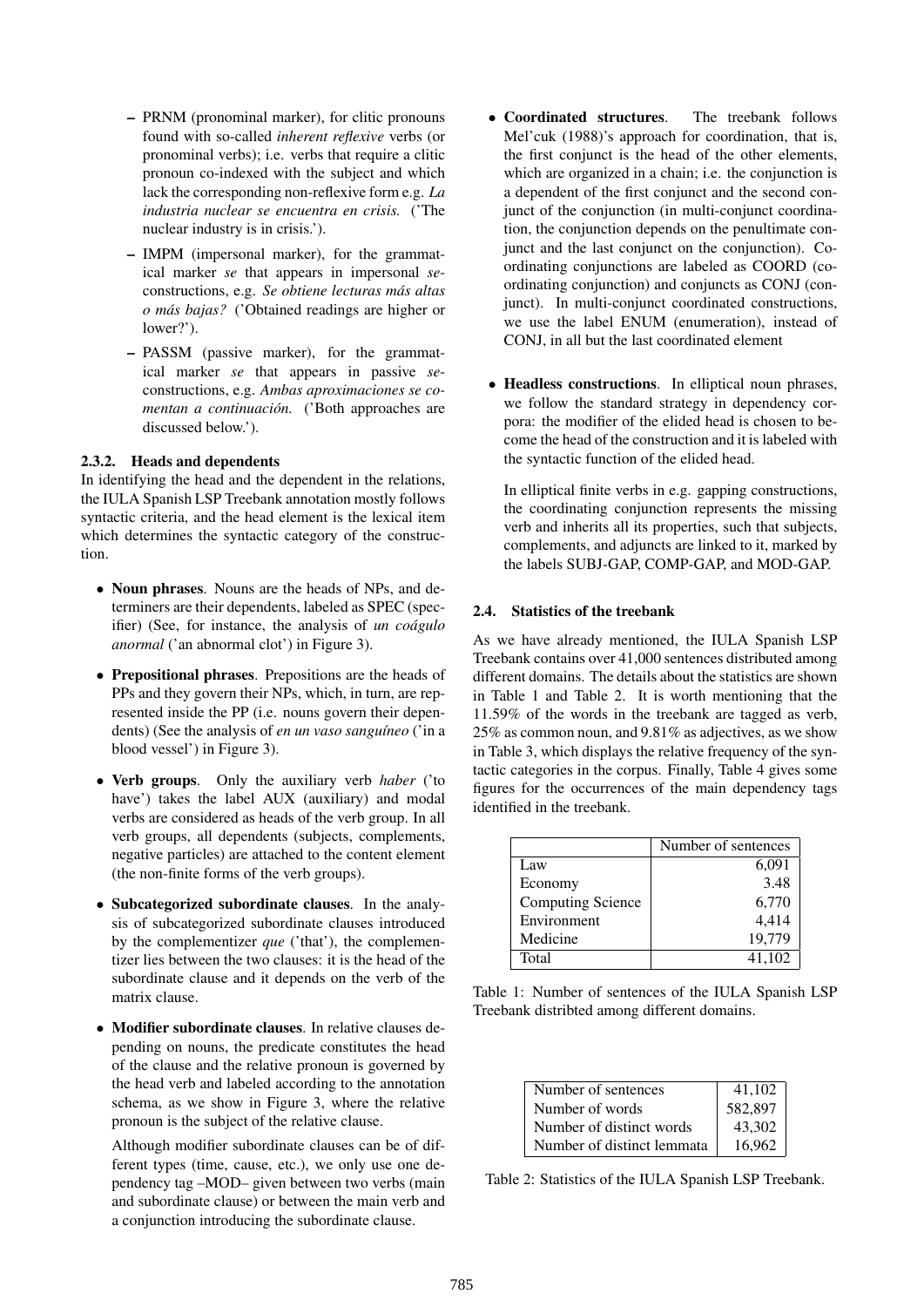| <b>HTML</b><br>avaScript<br>ServerDex<br>Query<br>Server<br>thread<br>processing<br>Dex<br>lava<br>Java                                                                                                                                                                                                                                                                                                                                                        | <b>SGBD</b>    |
|----------------------------------------------------------------------------------------------------------------------------------------------------------------------------------------------------------------------------------------------------------------------------------------------------------------------------------------------------------------------------------------------------------------------------------------------------------------|----------------|
| $-101 \times$<br>Visualitzador de graph - Mozilla Firefox<br>Archivo Editar yer Higtorial Marcadores Herramientas Ayuda<br><b>B</b> - Google<br>← @ iuls05v.upf.edu/TreebankBrowser/#<br>$\mathbb{C}^1 \times \mathbb{C}^1$<br>$\mathcal{P}$<br>$\pm$<br>Visualitzador de graph<br>cat esp eng<br>Treebankbrowser<br><b>Universitat</b><br><b>IULA</b><br>METANET4U<br>Pompeu Fabra Institut Universitari<br>но<br><b>Barcelona</b><br>de Lingüística Aplicada | <b>GRAPHBD</b> |
| Query definition<br>Domain: MAI III Law III Economics III Computer Science III Environment III Medicine III Penntreebank<br>User guide(CAT) Tecnical Guide<br>Roset query<br>fegle<br> A.i<br>Word:<br>Lemma:<br><b>MIE</b><br>$\overline{\mathbf{z}}$<br>Category:<br>Input function:<br>$\blacksquare$ NO $\blacksquare$                                                                                                                                     |                |
| Statistics search<br>Download query<br>Context search<br><b>*sparsity</b><br>technologies<br>powering extreme data                                                                                                                                                                                                                                                                                                                                             |                |

Figure 4: Browsing architecture/interface.

| Verb             | 11.59% | Common nouns | 25.00%   |
|------------------|--------|--------------|----------|
| Proper names     | 2.02%  | Adjective    | 9.81%    |
| Preposition      | 16.25% | Adverb       | $2.62\%$ |
| Definite article | 13.26  | Determiner   | $4.44\%$ |
| Conjunction      | 3.47%  | Pronoun      | 3.24%    |

Table 3: Relative frequency of syntactic categories in the IULA Spanish LSP Treebank.

| Dep. labels  | Number | Dep. labels | Number |  |
|--------------|--------|-------------|--------|--|
| <b>ROOT</b>  | 41,102 | <b>SPEC</b> | 36,572 |  |
| <b>MOD</b>   | 38,692 | <b>COMP</b> | 37,869 |  |
| <b>SUBJ</b>  | 27,288 | <b>ATR</b>  | 2,731  |  |
| DO           | 20,185 | ĪΟ          | 693    |  |
| OBLC         | 5,927  | <b>BYAG</b> | 1,364  |  |
| <b>PRD</b>   | 1,203  | PP-LOC      | 727    |  |
| <b>IMPM</b>  | 400    | <b>PASM</b> | 6,490  |  |
| <b>PRNM</b>  | 1,213  | <b>AUX</b>  | 1,787  |  |
| <b>COORD</b> | 12,614 | <b>CONJ</b> | 12,232 |  |

Table 4: Occurrences of dependency labels in the IULA Spanish LSP Treebank.

### 3. Browsing the treebank

We have developed a web application that allows to any user to query the treebank.<sup>11</sup> This is a java application that has been built around a graph database connected with a relational database.<sup>12</sup> Figure 4 shows the global architecture and the user interface of such tool.

The main functionalities of this tool are described in the following subsections:

### 3.1. Treebank query

The query consists of the definition of a dependency subgraph and search process as the process of searching for all the graphs in the database that include such subgraph. Each query block defines the restriccions to be applied to a given node of the query subgraph. Such restriccions include the definition of the word form/lemma, the POS tag, and the syntactic funtion of such node.

Table 5 shows an example of query building; in this case the purpose is to obtain all the sentences where the ROOT node is the verb *fabricar* ('to manufacture') and both the subject and the direct object are expressed (i.e. where somebody manufactures something).

By default, queries are done to the whole treebank. It is possible, however, to limit the query to one or more domains. Also by default, the results take the form of a list of sentences but it is also possible to obtain some statistics regarding the results found instead of the sentences. Such statistics are refered to the query blocks (Number of words/lemmas and their POS tag).

## 3.2. Result visualization

The system shows a the list of the sentences that satifies the query highlighting the nodes that satisfies the query. Figure 5 shows the list of sentences that satisfy the query illustrated in Table 5.

Optionally, for each sentence, it may also obtain each sentence in the CoNLL format or a a directed graph (as shown in Figure 3). In both cases such information may be downloaded to a local file. Full query results are also downloadable as a flat ASCII text or using the CoNLL format.

<sup>11</sup>http://iula05v.upf.edu/TreebankBrowser/.

<sup>12</sup>See http://www.sparsity-technologies.com/. for details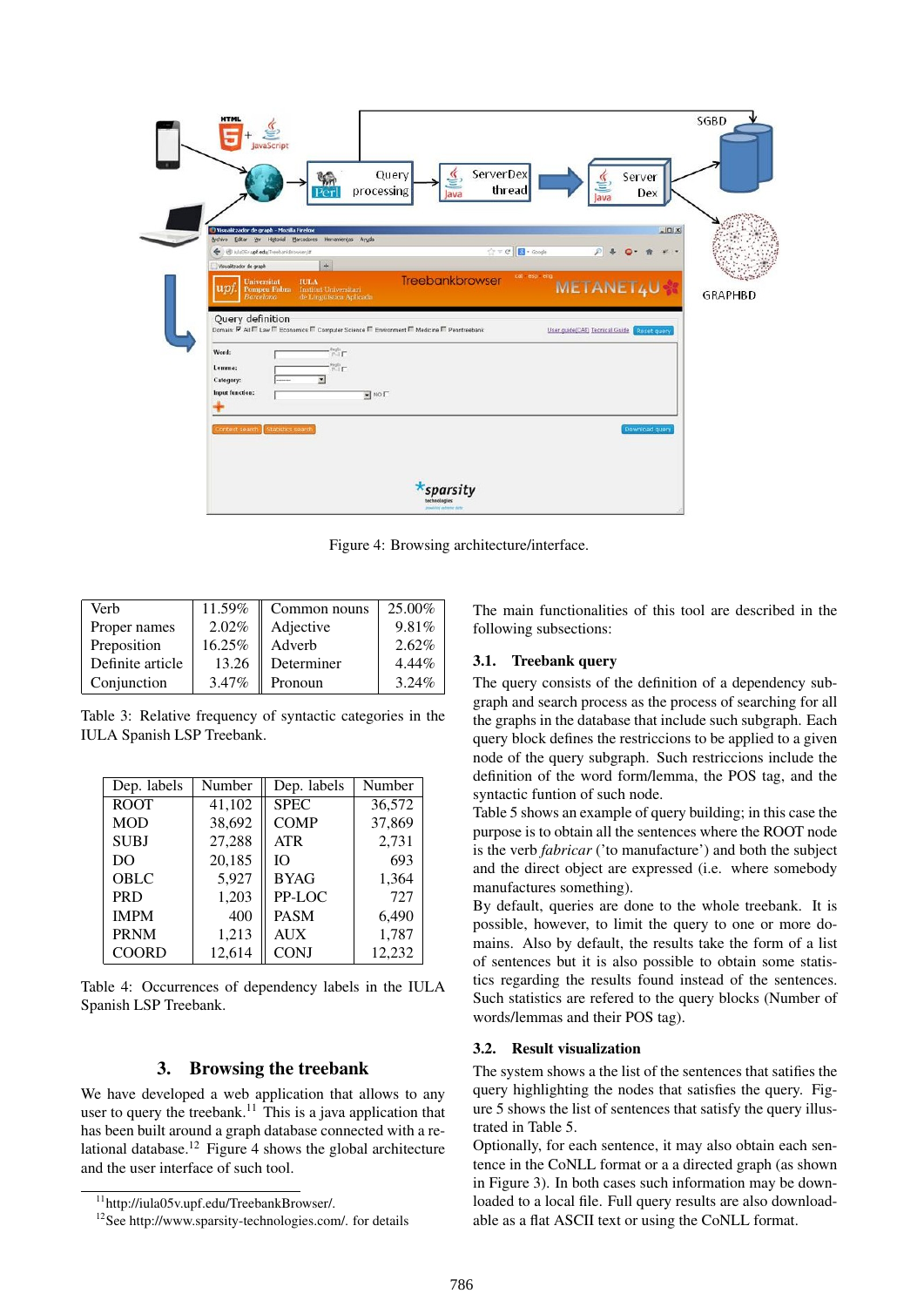| Interface                                                                                                                                                                                                                                                                                                                                                                                                                                                                      | Condition                              | Action                  |  |
|--------------------------------------------------------------------------------------------------------------------------------------------------------------------------------------------------------------------------------------------------------------------------------------------------------------------------------------------------------------------------------------------------------------------------------------------------------------------------------|----------------------------------------|-------------------------|--|
| Definició de la cerca<br>$RegEx$<br>$[^{\wedge}$ ]<br>orma:<br>RegEx<br>[A]<br>Lema:<br>fabricar<br>Categoría:<br>▾<br>--------<br>ROOT: Nucli<br>$\blacksquare$<br>Funció entrada:                                                                                                                                                                                                                                                                                            | ROOT<br>fabricar                       | 1) main verb definition |  |
| Definició de la cerca<br>Regist<br>[^]<br>Forma:<br>Regist<br>[^-]<br>Lema:<br>fabricar<br>Categoria:<br>Funció entrada:<br>ROOT: Nucli<br>$\blacktriangledown$<br>Œ<br>Reglis<br>[^-]<br>Forma:<br>Reglis<br>[Au]<br>Lema:<br>⊻<br>Categoria:<br>Funció entrada:<br>SUBJ: Subjecte<br>$\overline{\phantom{a}}$<br>$+*$                                                                                                                                                        | <b>ROOT</b><br>fabricar<br><b>SUBJ</b> | 2) subject definition   |  |
| Definició de la cerca<br>Regis<br>[4]<br>Forma:<br>Regis<br>(NJ)<br>Lema:<br>fabricar<br>$\overline{z}$<br>Categoria:<br>ROOT: Nucli<br>Ξ<br>Funció entrada:<br>T<br>Regis<br>[3-3]<br>$rac{\text{Reglex}}{[01]^n}$<br>Forma:<br>Forma:<br>Regis<br>[4.3]<br>Regis<br>[Au]<br>Lema:<br>Lema:<br>$\overline{\mathbf{z}}$<br>Categoria:<br>회<br>Categoria:<br>SUBJ: Subjecte<br>DO: Objecte directe<br>$\overline{\phantom{a}}$<br>Funció entrada:<br>Funció entrada:<br>+×<br>т | ROOT<br>fabricar<br><b>SUBJ</b><br>OD  | 3) object definition    |  |

Table 5: Query generation process.

| Firefox v<br>Visualitzador de graph                                                                    |                             | ÷                                                               |                  |                     |                                                                                                        |                                      |                                    | $\Box$ e           | $\mathbf{x}$ |
|--------------------------------------------------------------------------------------------------------|-----------------------------|-----------------------------------------------------------------|------------------|---------------------|--------------------------------------------------------------------------------------------------------|--------------------------------------|------------------------------------|--------------------|--------------|
| <b>Universitat</b><br>$\boldsymbol{\mathrm{u}}\boldsymbol{\mathcal{p}}$ t.<br>Barcelona                | <b>Pompeu Fabra</b>         | <b>IULA</b><br>Institut Universitari<br>de Lingüística Aplicada |                  |                     | Treebankbrowser                                                                                        | cat esp eng                          | METANET4U                          |                    |              |
| Definició de la cerca<br>Domini: V Tots Dret B Economia Informàtica Medi Ambient Medicina Penntreebank |                             |                                                                 |                  |                     |                                                                                                        |                                      | Manual d'usuari Manual tècnic(ENG) | Reset consulta     |              |
| Forma:                                                                                                 |                             | RegEx<br>[^]                                                    |                  |                     |                                                                                                        |                                      |                                    |                    |              |
| Lema:                                                                                                  | fabricar                    | $P_{\text{PQEx}}$                                               |                  |                     |                                                                                                        |                                      |                                    |                    |              |
| Categoria:                                                                                             | verb                        |                                                                 |                  |                     |                                                                                                        |                                      |                                    |                    |              |
| Funció entrada:                                                                                        | <b>ROOT: Nucli</b>          |                                                                 | $\bullet$ NO     |                     |                                                                                                        |                                      |                                    |                    |              |
|                                                                                                        |                             |                                                                 |                  |                     |                                                                                                        |                                      |                                    |                    |              |
| Forma:                                                                                                 |                             | RegEx<br>[A]                                                    |                  | Forma:              |                                                                                                        | $\frac{RegEx}{[A]}$                  |                                    |                    |              |
| Lema:                                                                                                  |                             | RegEx<br>[^]                                                    |                  | Lema:               |                                                                                                        | $\overset{\text{RegEx}}{\text{[A]}}$ |                                    |                    |              |
| Categoria:                                                                                             | nom                         |                                                                 |                  | Categoria:          | nom<br>٠                                                                                               |                                      |                                    |                    |              |
| Funció entrada:                                                                                        | SUBJ: Subjecte              |                                                                 | $\neg$ NO $\neg$ | Funció entrada:     | DO: Objecte directe                                                                                    |                                      | $\sqrt{N}$ NO                      |                    |              |
|                                                                                                        |                             |                                                                 |                  | +×                  |                                                                                                        |                                      |                                    |                    |              |
| <b>Buscar contextos</b>                                                                                | <b>Buscar estadístiques</b> |                                                                 |                  |                     | Descarrega consulta                                                                                    |                                      | Descarrega Conll                   | Descarrega Context |              |
|                                                                                                        |                             |                                                                 |                  |                     |                                                                                                        |                                      |                                    |                    |              |
|                                                                                                        |                             |                                                                 |                  | Resultat/s (2 de 2) |                                                                                                        |                                      |                                    |                    |              |
| <b>ID Frase</b>                                                                                        |                             |                                                                 |                  | Frase               |                                                                                                        |                                      |                                    | <b>Accions</b>     |              |
| 40265                                                                                                  |                             |                                                                 |                  |                     | En Europa y Estados_Unidos, diversos constructores fabrican una gama importante de aerogeneradores.    |                                      |                                    |                    |              |
| 113440                                                                                                 |                             |                                                                 |                  |                     | El nucléolo fabrica ribosomas, que son pequeñas estructuras relacionadas con la síntesis de proteínas. |                                      |                                    |                    |              |

Figure 5: Results for the query shown in Table 5.

## 4. Conclusions

This paper describes the IULA Spanish LSP Treebank, a dependency treebank of over 41,000 sentences, developed in the framework of the European project METANET4U. We have described the methodology that we used to create the resource, the syntactic annotations that the treebank provides, and the treebank browser that we have developed to query the annotated corpus. In the future, we plan to add annotations of semantic role labels by extracting them from the MRS semantic representation.

## 5. Acknowledgements

This work was co-funded by the Ramón y Cajal program of the Spanish Ministerio de Ciencia e Innovacion, the EU ´ UNER - Competitiveness and Innovation Framework Program, METANET (CIP-PSP-270893), and the UPF-IULA PhD grant program.